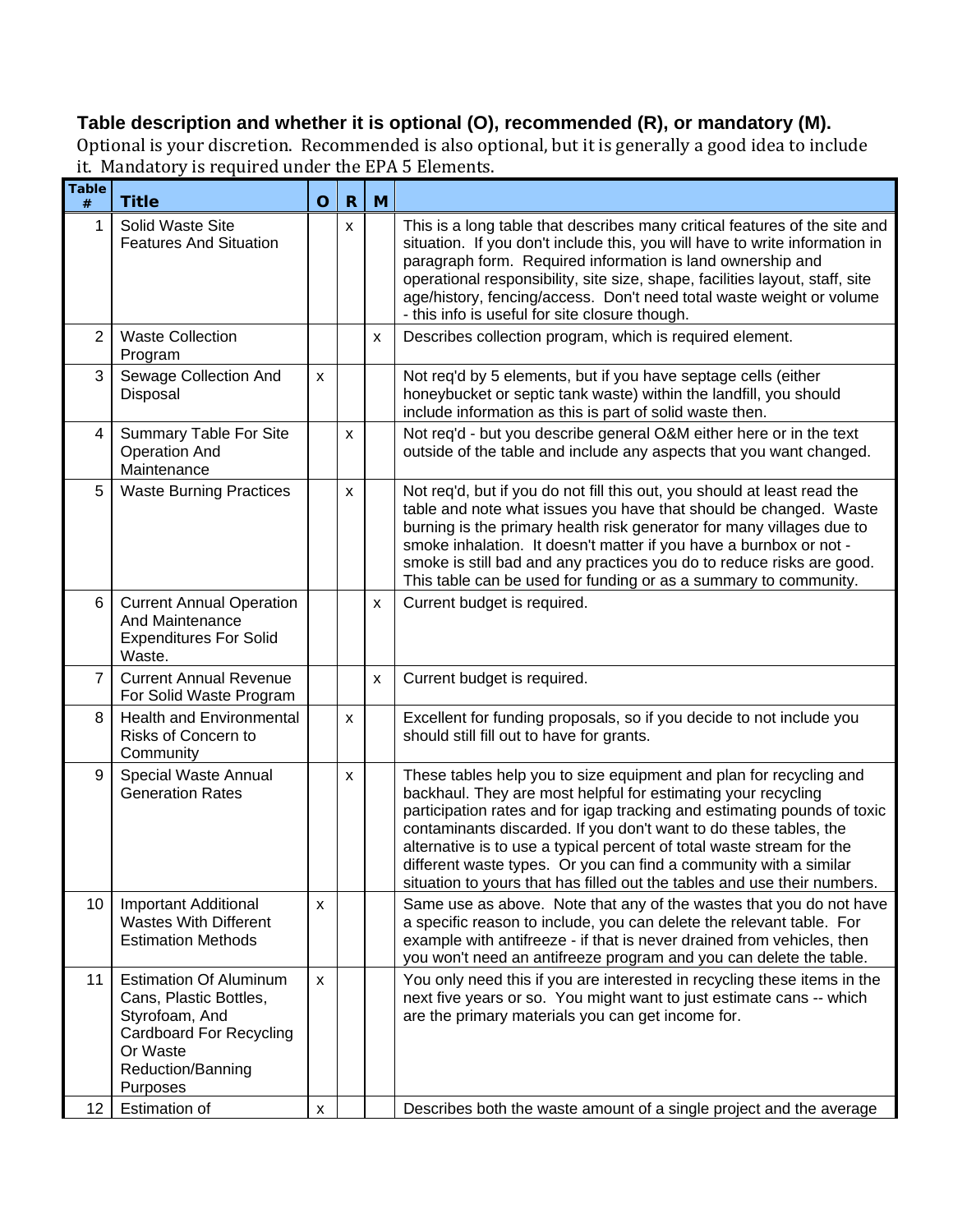|    | Construction &<br><b>Demolition Waste</b>                                                                  |                    |   |                           | waste that creates over the life of the landfill. Both of these numbers<br>are useful to design a construction waste program. If construction<br>wastes are not a problem, then you don't need this. You should<br>include an estimated percent of wastes however to add to your total<br>wastestream. You can use another village's general numbers. If you<br>are going to start a construction waste program then you should<br>include it.                                                                                                                                                                                                                                                                                          |
|----|------------------------------------------------------------------------------------------------------------|--------------------|---|---------------------------|-----------------------------------------------------------------------------------------------------------------------------------------------------------------------------------------------------------------------------------------------------------------------------------------------------------------------------------------------------------------------------------------------------------------------------------------------------------------------------------------------------------------------------------------------------------------------------------------------------------------------------------------------------------------------------------------------------------------------------------------|
| 13 | Summary of Waste<br><b>Categories for Planning</b><br>Purposes                                             |                    |   | $\boldsymbol{\mathsf{x}}$ | You need the total wastes generated                                                                                                                                                                                                                                                                                                                                                                                                                                                                                                                                                                                                                                                                                                     |
| 14 | <b>Community Name 30-</b><br>Year Projected<br>Population and Waste<br>Generation                          |                    |   | X                         | You need a projected population and wastes. This is the basis for<br>designing a landfill or designing other primary options, such as<br>incinerator, baler, or transfer station. A 30 year period is typical. You<br>may wish to design your plan based on a longer period because it can<br>take so long to fund a new facility.                                                                                                                                                                                                                                                                                                                                                                                                      |
| 15 | <b>Current and Planned</b><br>Recycling, Backhaul,<br>Storage, Compost, And<br>Reuse Programs.             |                    |   | X                         | You need to describe these programs - although you can write it in a<br>paragraph form instead if you want.                                                                                                                                                                                                                                                                                                                                                                                                                                                                                                                                                                                                                             |
| 16 | <b>Wastes Already</b><br><b>Backhauled</b>                                                                 | X                  |   |                           | This is not necessary - if you have the numbers the reason to include<br>it is to demonstrate the work that you have done. Also - if someone<br>takes over your job they can see whether backhauling was done in the<br>past-- which can be helpful.                                                                                                                                                                                                                                                                                                                                                                                                                                                                                    |
| 17 | <b>Wastes and Materials</b><br>Stockpiled in Town, Port,<br>or Disposal Site for<br><b>Future Backhaul</b> | $\mathsf{x}$       |   |                           | Somewhat helpful if you are planning backhaul - but you can keep this<br>table in a separate backhaul plan, doesn't need to be here.                                                                                                                                                                                                                                                                                                                                                                                                                                                                                                                                                                                                    |
| 18 | Backhaul Inventory and<br>Targeted Backhaul Date.                                                          |                    | X |                           | Not required for a plan but that is only because lower-48 communities<br>don't have backhaul needs. If you want to plan backhaul or use your<br>plan to fund backhaul, this table is helpful, because you will need an<br>inventory to give to shippers and funders. Again, you can include in a<br>separate backhaul plan.                                                                                                                                                                                                                                                                                                                                                                                                             |
| 19 | Recycling and Backhaul<br>Equipment Description,<br>Status, And Plans                                      | X                  |   |                           | Summarizes the equipment you need for recycling/backhaul. This is a<br>handy table when you're planning these programs and/or looking for<br>funding. But you can include your needs in the general needs table<br>(table 25) instead.                                                                                                                                                                                                                                                                                                                                                                                                                                                                                                  |
| 20 | <b>Current Hazardous</b><br>Waste Disposal And<br>Reasons Why Risks Are<br>Posed to Our Community          | $\pmb{\mathsf{X}}$ |   |                           | Describes how hazardous wastes are disposed in the community -<br>regardless of whether these wastes are part of a program. This is<br>mainly to underline to funders the health risks associated with certain<br>types of wastes and why it is important to fund a better disposal<br>option/backhaul/storage, etc. Many funders are particularly interested<br>in toxic contaminants so this table can be used to summarize the risks<br>posed because you don't have proper disposal options. You can<br>delete this from the plan, but you might want to have something like<br>this in a SWM grant proposal. You can also include this information in<br>your health risk table or table 21, or you can write out the information. |
| 21 | Infrastructure Needs for<br><b>Hazardous Waste</b><br><b>Recycling And Staging</b>                         |                    | X |                           | Describes your haz waste program and what you need to improve it.<br>Not required and you can always include the needs in table 25. But<br>this table is more detailed and serves the role of writing down<br>management of equipment and plans for where and how. If you want<br>your plan to contain greater management detail, then include this.<br>The main reason why the 5 elements don't require haz waste program<br>description is because under federal law household hazardous wastes<br>do not need to be separately treated. But with unlined dumpsites and                                                                                                                                                               |